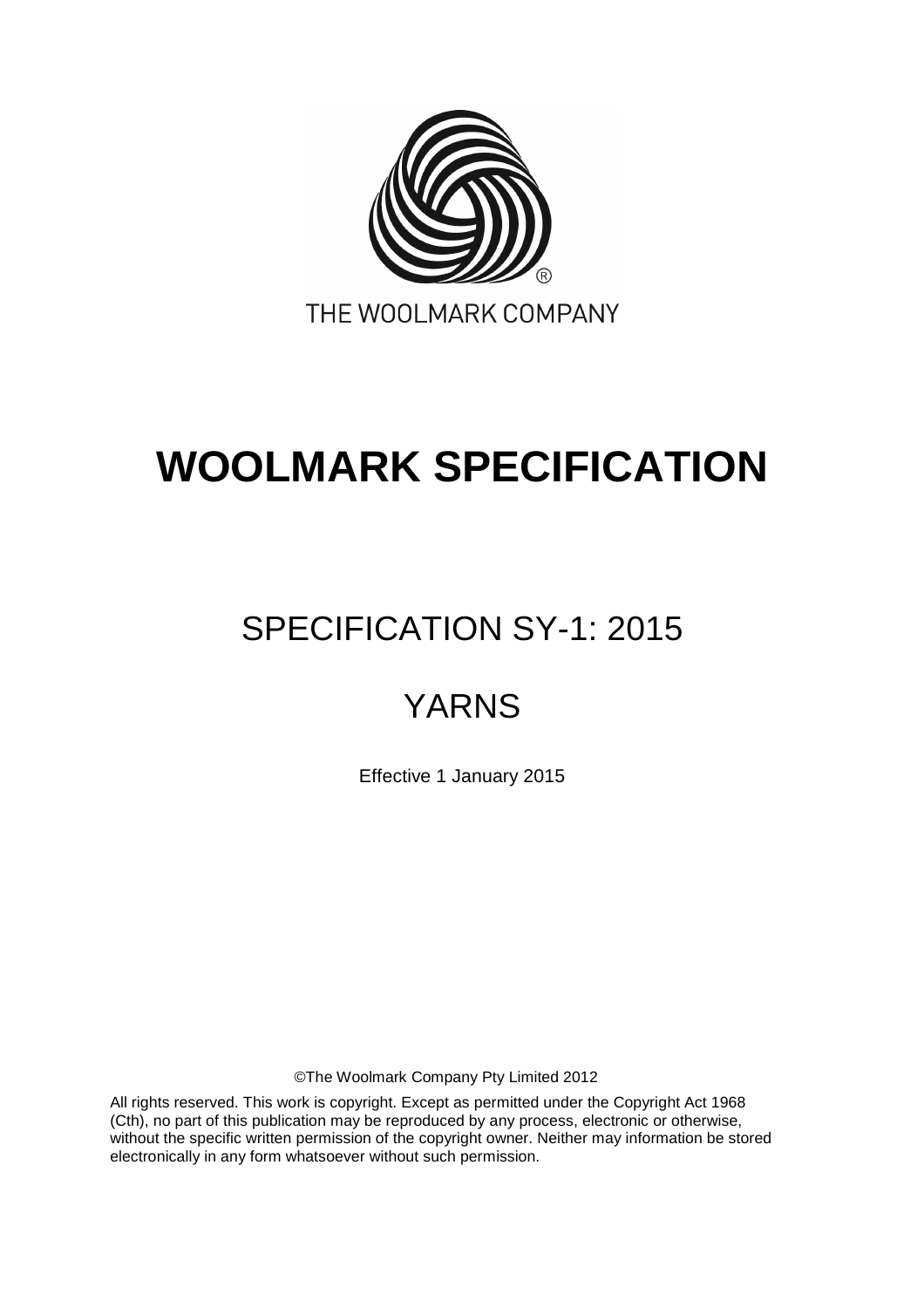## WOOLMARK SPECIFICATION

#### **SPECIFICATION SY-1: 2015**

#### **YARNS**

#### **PRODUCTS**

**Woolmark, Woolmark Blend** and **Wool Blend** may be applied to yarns for the following product categories:

- Weaving (Apparel and Interior Textile products)
- Machine Knitting (Apparel and Interior Textile products)
- Hand Knitting

**Woolmark** labels may be applied to bedding yarns. **Woolmark Blend** labels yarns may be applied subject to the approval of the Woolmark Management group

**Woolmark and Woolmark Blend** may be applied to yarns for the following product categories:

• Wall-to-Wall Carpets (including tiles).

Only **Woolmark** may be applied to yarns for rugs and squares.

#### **SUB-BRAND QUALIFICATION**

Requirements for specific sub-brand programmes are given in the appropriate additional specification. Yarn sold as suitable for use in a particular sub-brand end-product shall be accompanied by the following statement:

This yarn, when woven or knitted and finished following appropriate processes, is suitable for use in the manufacture of (include the relevant sub-brand description) garments.

#### **TRADEMARK OWNERSHIP**

The **Woolmark, Woolmark Blend** and **Wool Blend** symbols are trademarks of The Woolmark Company.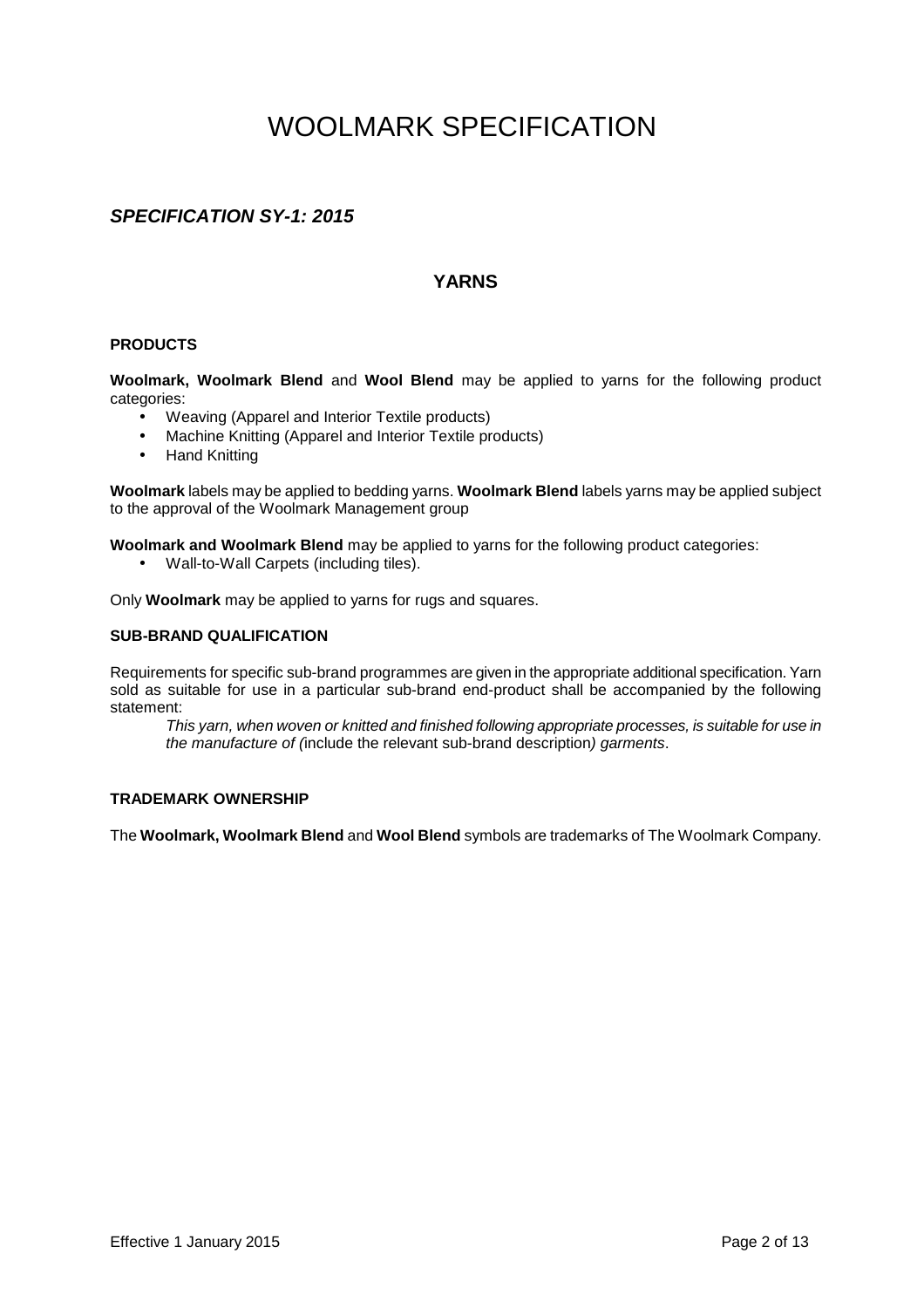#### **SPECIFICATIONS**

#### **All requirements are mandatory**

Specifications for Woolmark Blend and Wool Blend yarns are the same as those for Woolmark except where indicated.

### **A. APPAREL YARNS - WEAVING AND KNITTING INCLUDING HAND KNITTING**

| <b>Property</b>                                 |                                     | <b>Test method</b> |                                                                            | Pass level                                         |
|-------------------------------------------------|-------------------------------------|--------------------|----------------------------------------------------------------------------|----------------------------------------------------|
|                                                 | Wool content<br>(minimum)           | 155                | Woolmark<br>Woolmark Blend<br>Wool Blend                                   | pure new wool<br>50% new wool<br>30% new wool      |
|                                                 | Non-wool fibre content<br>(maximum) | 155                | Woolmark Blend<br>Wool Blend                                               | 50%<br>70%                                         |
| Colourfastness to rubbing – dry stain (minimum) |                                     | 165                |                                                                            | $3 - 4$                                            |
| Colourfastness to light                         |                                     |                    |                                                                            |                                                    |
| blue reference (grade: minimum)                 |                                     | 5                  | Greater than 1/12 standard depth 4                                         |                                                    |
|                                                 |                                     | (ISO105:B02)       | Less than, or equal to, 1/12 standard depth 3<br>Bright and pastel colours |                                                    |
|                                                 |                                     |                    | Darker than 1/12 standard depth 3                                          |                                                    |
|                                                 |                                     |                    |                                                                            | Lighter than, or equal to, 1/12 standard depth 2-3 |

#### **NOTES**

#### 1. **Woolmark TM155: Wool Content**

**Woolmark** (see Specification F-1, F-2, F-3 or F-4, as appropriate) Decorative fibre

A percentage of non-wool fibre may be included in a Woolmark yarn for purely decorative effect. This allowance is not permitted for Woolmark Blend yarns. If in doubt regarding the applicability of the decorative fibre allowance, contact The Woolmark Management Group for advice.

**Woolmark Blend** (see Specification F-5)

**Wool Blend** (see specification F-7 below).

#### 2. **Woolmark TM5: Colourfastness to Light**

Only applicable to dyed yarn. Undyed and bleached white yarn shall not be evaluated. For products sold in Australia and South Africa, grade 5 is required for shades darker than 1/3tstandard depth and grade 4 for shades between 1/3 and 1/12 standard depth. Bright and pastel colours

Only the shades given on The Woolmark Company shade reference card; bright and pastel colours and intermediate shades at maximum brightness are included. No other shades shall be classed as bright or pastel without prior reference to the Woolmark Management Group.

#### 3. **Woolmark TM165: Colourfastness to Rubbing**

Only applicable to dyed yarn greater than 1/12 standard depth. If the depth of shade is in doubt, the test must be conducted.

#### 4. **Woollen spun yarns**

All woollen spun yarns shall be scoured before testing to remove processing oils. All yarns with an extractable matter content of 2% and higher (as tested by IWTO-10) shall be scoured before testing to remove processing oils.

Scouring is carried out as follows:

Prepare a soap solution of 1g/L with soap flakes and deionised or distilled water. Place a hank of yarn in the solution and gently squeeze for 2–3 minutes. Rinse the yarn under cold running tap water for 5 minutes. Hydro extract the excess water and dry the yarn flat in an oven not exceeding 60°C for 1 hour or at room temperature overnight.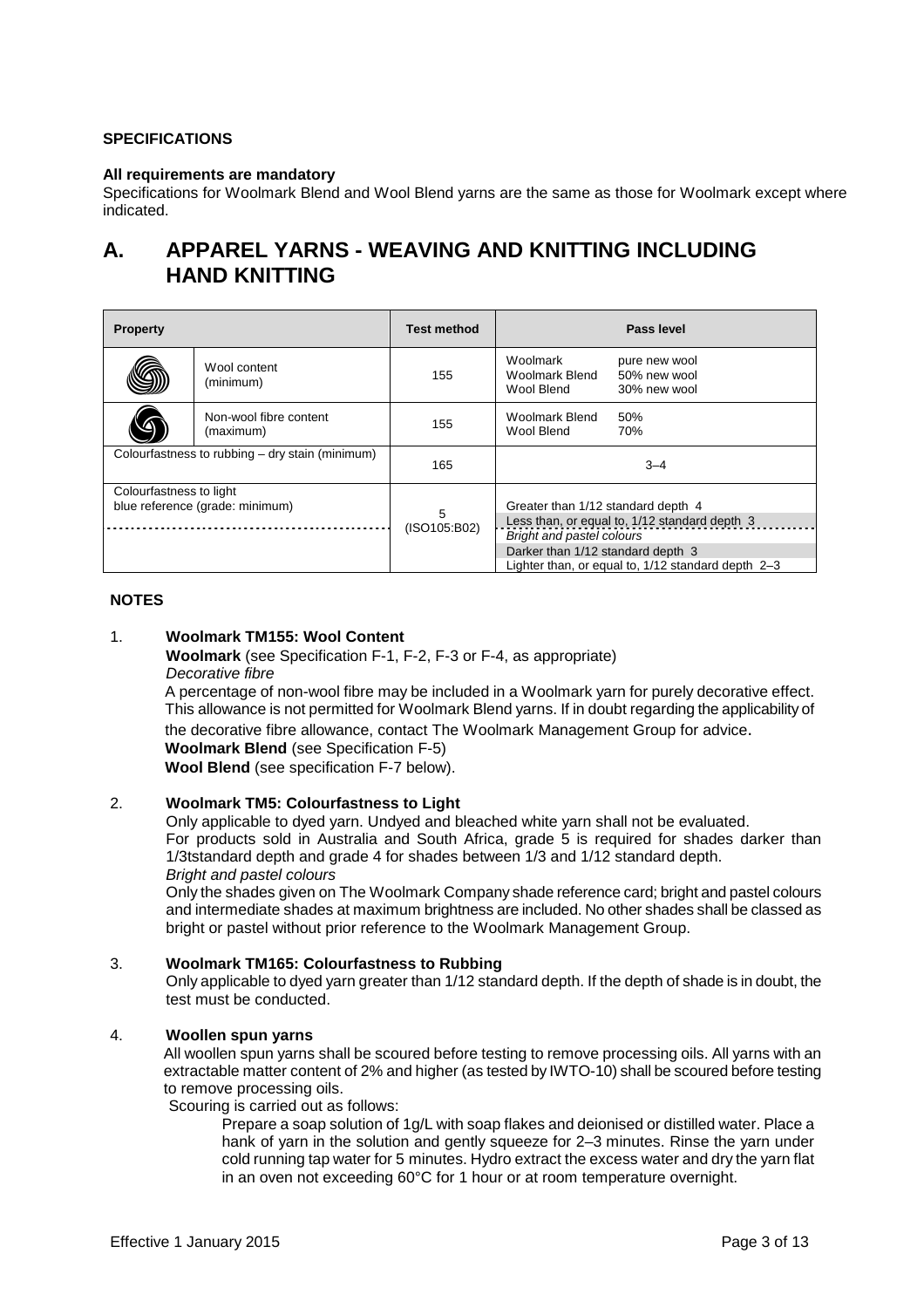#### **Yarns with a 'Dry clean' care claim**

| <b>Property</b>             | <b>Test method</b> | Pass level         |
|-----------------------------|--------------------|--------------------|
| Colourfastness to water     |                    |                    |
| change colour (minimum)     |                    | 3–4                |
| stain wool (minimum)        |                    |                    |
| stain cotton (minimum)<br>. |                    |                    |
| stain other fibre (minimum) |                    | 3 (for blend only) |

#### **NOTES**

#### 1. **Care Claim**

If the product care claim (words or symbols) is for both 'Dry clean' and 'Hand wash', the product shall meet both claim requirements

#### 2. **Woolmark TM6: Colourfastness to Water**

Only applicable to dyed yarn. Undyed and bleached white yarn shall not be evaluated.

#### 3. **Woollen Spun Yarns**

All woollen spun yarns shall be scoured before testing to remove processing oils. All yarns with an extractable matter content of 2% and higher (as tested by IWTO-10) shall be scoured before testing to remove processing oils.

Scouring is carried out as follows:

Prepare a soap solution of 1g/L with soap flakes and deionised or distilled water. Place a hank of yarn in the solution and gently squeeze for 2–3 minutes. Rinse the yarn under cold running tap water for 5 minutes. Hydro extract the excess water and dry the yarn flat in an oven not exceeding 60°C for 1 hour or at room temperature overnight.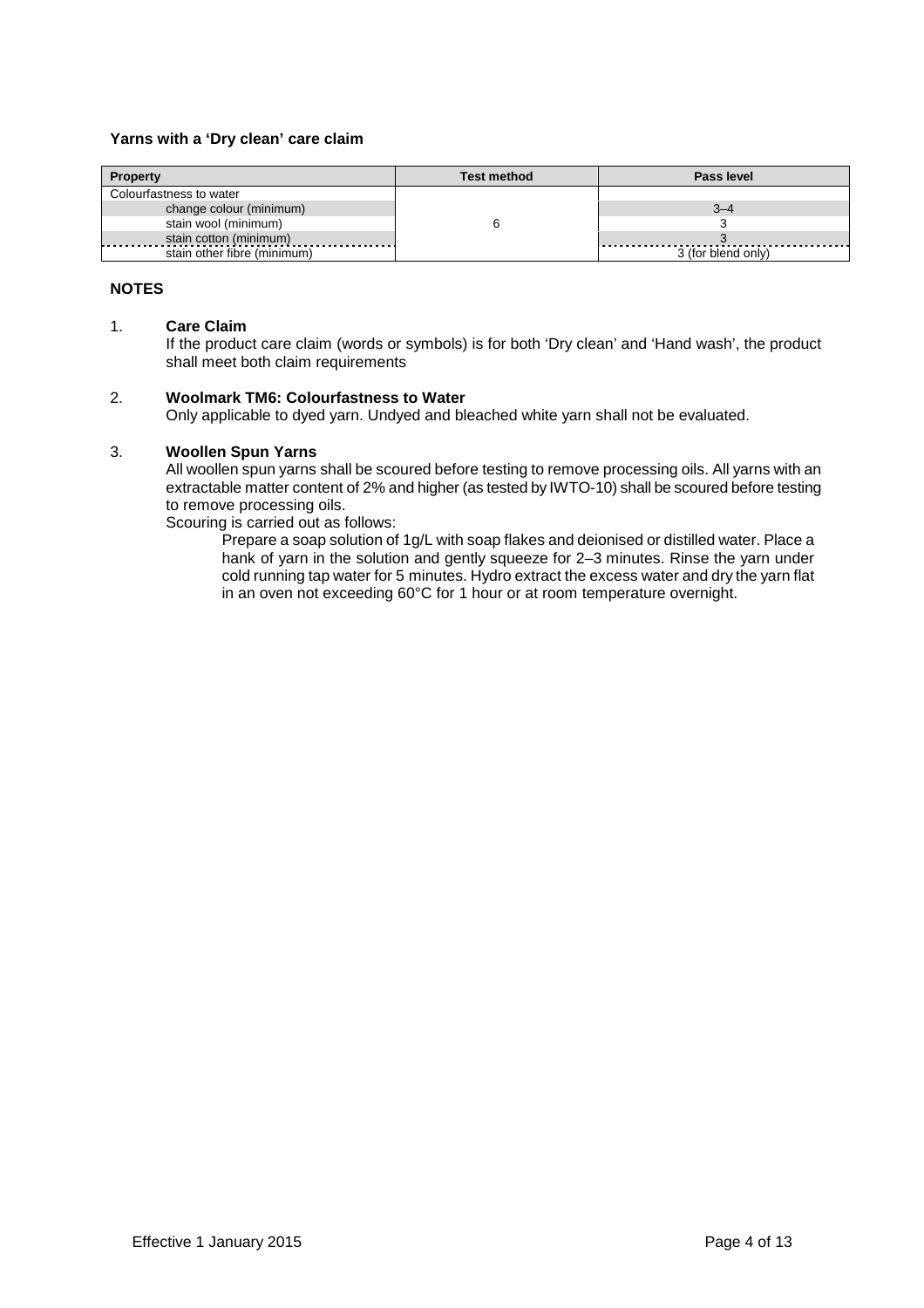#### **Yarns with a 'Hand wash' care claim**

| <b>Property</b>                        | <b>Test method</b> | Pass level           |
|----------------------------------------|--------------------|----------------------|
| Colourfastness to hand wash            |                    |                      |
| change of colour (minimum)             |                    | $3 - 4$              |
| stain wool (minimum)                   | 250                |                      |
| stain other fibre (minimum)            |                    | 3-4 (for blend only) |
| Colourfastness to wet alkaline contact |                    |                      |
| change of colour (minimum)             |                    | $3 - 4$              |
| stain wool (minimum)                   | 174                |                      |
| stain other fibre (minimum)            |                    | 3-4 (for blend only) |

#### **NOTES**

#### 1. **Woolmark TM250: Colourfastness to Hand Washing**

Only applicable to dyed yarn. Undyed and bleached white yarn shall not be evaluated.

#### 2. **Woolmark TM174: Colourfastness to Wet Alkaline Contact**

Only applicable to dyed yarn. Undyed and bleached white yarn shall not be evaluated.

#### 3. **Woollen spun yarns**

All woollen spun yarns shall be scoured before testing to remove processing oils. All yarns with an extractable matter content of 2% and higher (as tested by IWTO-10) shall be scoured before testing to remove processing oils.

Scouring is carried out as follows:

Prepare a soap solution of 1g/L with soap flakes and deionised or distilled water. Place a hank of yarn in the solution and gently squeeze for 2–3 minutes. Rinse the yarn under cold running tap water for 5 minutes. Hydro extract the excess water and dry the yarn flat in an oven not exceeding 60°C for 1 hour or at room temperature overnight.

|                              |                    | Pass level                                            |                                                                                    |                                                                                          |                                                             |                                  |  |
|------------------------------|--------------------|-------------------------------------------------------|------------------------------------------------------------------------------------|------------------------------------------------------------------------------------------|-------------------------------------------------------------|----------------------------------|--|
|                              |                    |                                                       | Hand and machine knitting yarn                                                     | <b>Weaving yarns</b>                                                                     |                                                             |                                  |  |
| <b>Property</b>              | <b>Test method</b> | Sweaters,<br>cardigans,<br>waistcoats.<br>accessories | Socks.<br>stockings,<br>tights,<br>underwear.<br>shirts.<br>blouses,<br>nightwear, | Trousers,<br>leggings,<br>skirts.<br>dresses.<br>jackets.<br>coats,<br>dressing<br>gowns | All products,<br>except<br>shirts.<br>blouses.<br>nightwear | Shirts.<br>blouses.<br>nightwear |  |
| Dimensional change - felting |                    |                                                       |                                                                                    |                                                                                          |                                                             |                                  |  |
| width                        |                    | $DC < +5$                                             | $DC < +5$                                                                          | $DC < +5$                                                                                | $DC < +5$                                                   | $DC < +5$                        |  |
| length                       | 31                 | $-5 < DC$                                             | $-5 < DC$                                                                          | $-5 < DC$                                                                                | $-5 < DC$                                                   | $-5 < DC$                        |  |
| area                         |                    | $-8 < DC$                                             | $-8 < DC$                                                                          | $-8 < DC$                                                                                | $-8 < DC$                                                   | $-8 < DC$                        |  |
| No, and type of wash cycles  |                    | $1 \times 7A$                                         | $1 \times 7A$                                                                      | $1 \times 7A$                                                                            | $1 \times 7A$                                               | $1 \times 7A$                    |  |

#### **NOTES**

#### 1. **Woolmark TM31**

The felting cycle shall be preceded by a 1 x 7A relaxation cycle (see TM31):  $-5 <$  DC indicates that the shrinkage must be less than 5% DC < +5 indicates that the extension in washing must be less than 5% Dimensional change felting is calculated on the relaxed dimensions as shown in TM31.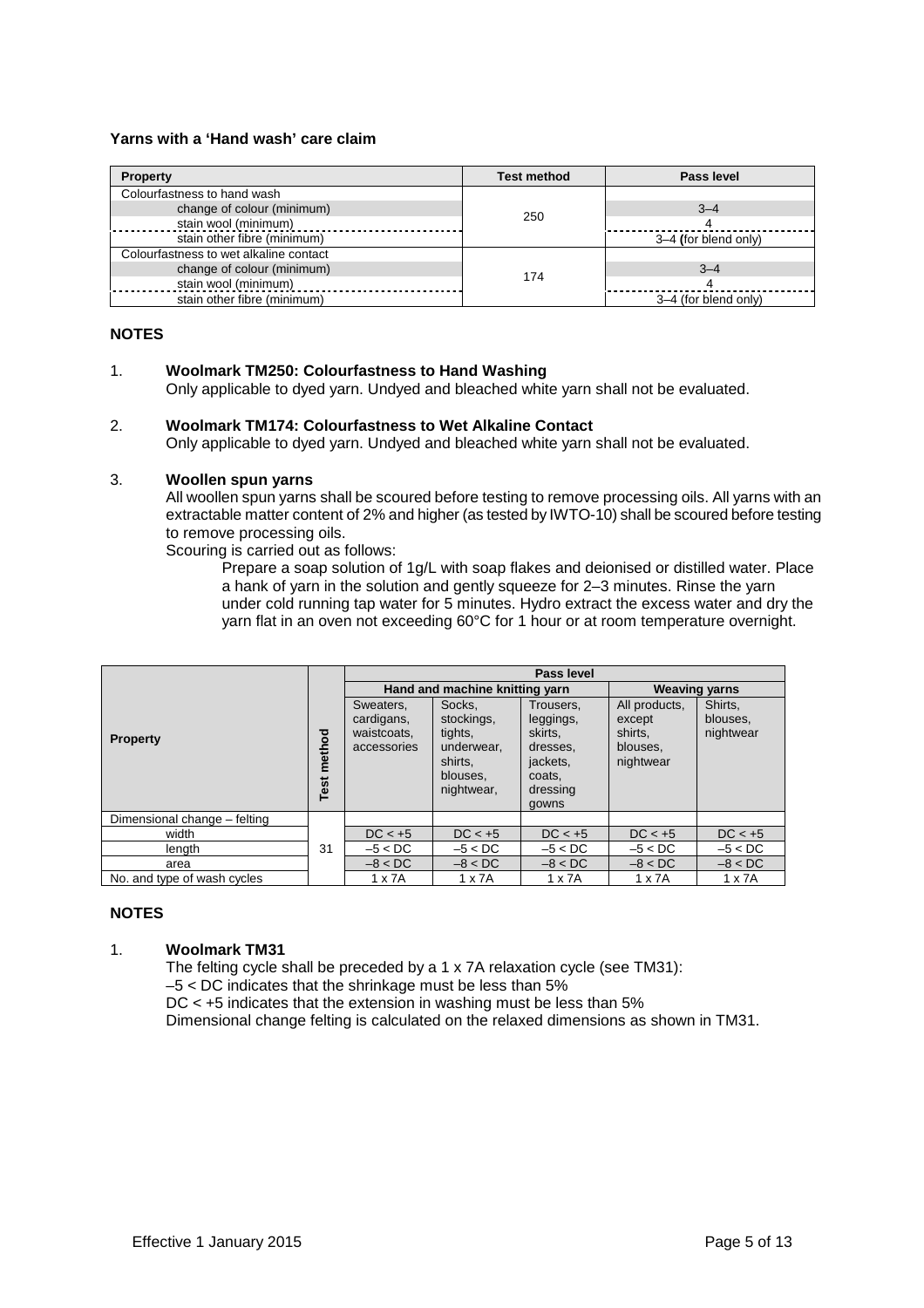#### **Yarns with a 'Machine wash' care claim**

| <b>Property</b>                        | <b>Test method</b> | Pass level |
|----------------------------------------|--------------------|------------|
| Colourfastness to machine washing      |                    |            |
| change of colour (minimum)             |                    | $3 - 4$    |
| stain wool and nylon (minimum)         | 193                | 4          |
| stain other fibre (minimum)            |                    | $3 - 4$    |
|                                        |                    |            |
| Colourfastness to wet alkaline contact |                    |            |
| change of colour (minimum)             |                    | $3 - 4$    |
| stain wool (minimum)                   | 174                |            |
| stain other fibre (minimum)            |                    | $3 - 4$    |

#### **NOTES**

#### 1. **Woolmark TM193: Colourfastness to Machine Washing**

Only applicable to dyed yarn. Undyed and bleached white yarn shall not be evaluated.

#### 2. **Woolmark TM174: Colourfastness to Wet Alkaline Contact**

Only applicable to dyed yarn. Undyed and bleached white yarn shall not be evaluated.

#### 3. **Woollen spun yarns**

All woollen spun yarns shall be scoured before testing to remove processing oils. All yarns with an extractable matter content of 2% and higher (as tested by IWTO-10) shall be scoured before testing to remove processing oils.

Scouring is carried out as follows:

Prepare a soap solution of 1g/L with soap flakes and deionised or distilled water. Place a hank of yarn in the solution and gently squeeze for 2–3 minutes. Rinse the yarn under cold running tap water for 5 minutes. Hydro extract the excess water and dry the yarn flat in an oven not exceeding 60°C for 1 hour or at room temperature overnight.

|                               |                | Pass level                                            |                                                                                   |                                                                                          |                                                          |                                  |
|-------------------------------|----------------|-------------------------------------------------------|-----------------------------------------------------------------------------------|------------------------------------------------------------------------------------------|----------------------------------------------------------|----------------------------------|
|                               |                |                                                       | Hand and machine knitting yarn                                                    | <b>Weaving yarns</b>                                                                     |                                                          |                                  |
| <b>Property</b>               | method<br>Test | Sweaters,<br>cardigans,<br>waistcoats.<br>accessories | Socks,<br>stockings,<br>tights,<br>underwear.<br>shirts,<br>blouses,<br>nightwear | Trousers,<br>leggings,<br>skirts,<br>dresses,<br>jackets,<br>coats.<br>dressing<br>gowns | All products,<br>except shirts.<br>blouses.<br>nightwear | Shirts,<br>blouses,<br>nightwear |
| Dimension change - relaxation |                |                                                       |                                                                                   |                                                                                          |                                                          |                                  |
| width                         |                |                                                       |                                                                                   |                                                                                          |                                                          |                                  |
| length                        |                |                                                       |                                                                                   |                                                                                          |                                                          |                                  |
| No. and type of wash cycles   |                | $1 \times 7A$                                         | $1 \times 7A$                                                                     | $1 \times 7A$                                                                            | $1 \times 7A$                                            | $1 \times 7A$                    |
| Dimensional change - felting  | 31             |                                                       |                                                                                   |                                                                                          |                                                          |                                  |
| width                         |                | $DC < +5$                                             | $DC < +5$                                                                         | $DC +5$                                                                                  | $DC < +5$                                                | $DC < +5$                        |
| length                        |                | $-5 < DC$                                             | $-5 < DC$                                                                         | $-5 < DC$                                                                                | $-5 < DC$                                                | $-5 < DC$                        |
| area                          |                | $-8 < DC$                                             | $-8 < DC$                                                                         | $-8 < DC$                                                                                | $-8 < DC$                                                | $-8 < DC$                        |
| No. and type of wash cycles   |                | $2 \times 5A$                                         | 5 x 5A                                                                            | $3 \times 5A$                                                                            | $3 \times 5A$                                            | $5 \times 5A$                    |

#### **NOTES**

1. Machine washability shall not be claimed for Woolmark yarn unless the wool has undergone a shrink-resist treatment.

#### 2. **Woolmark TM31: Dimensional Stability**

–5 < DC indicates that the shrinkage must be less than 5%. DC < +5 indicates that the extension in washing must be less than 5%.

#### 3. **Assessment**

All yarns with a machine wash care claim shall be knitted up and finished as specified in Woolmark TWC-TM31 before assessment of care claim. The measurements shall be based on the relaxed specimen (i.e. following 1 x 7A cycle).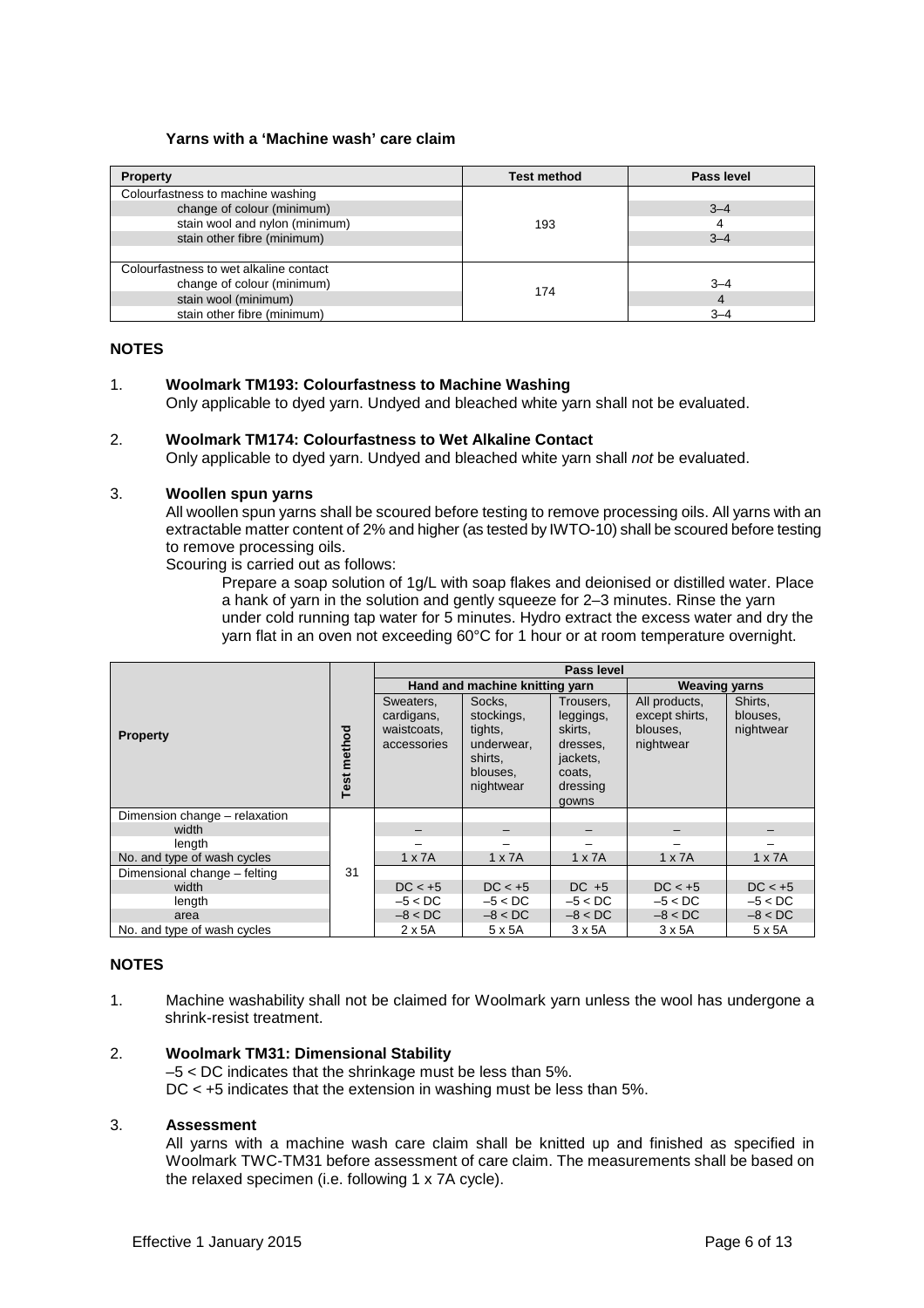#### **LABELLING OF MACHINE-WASHABLE HAND KNITTING YARN**

#### **Instructions on label or ball band**

The following note (or similar) shall be included on the label or ball band:

- 'It is strongly recommended that a test panel (about 10cm<sup>2</sup> in a stocking stitch) be knitted and washed to check the tension before commencing knitting of the actual garment.'
- The appropriate needle size for a yarn shall be recommended.

Drying instructions shall be as given below (or similar):

'Avoid line drying, garments should be eased gently into shape and laid flat for drying.'

#### **Shade cards**

The following statement shall be included on shade cards, delivery notes and other relevant items: 'This yarn, when knitted and finished following appropriate processes, is suitable for use in garments which will meet the Woolmark, Woolmark Blend and Wool Blend specifications for machine-wash knitwear.'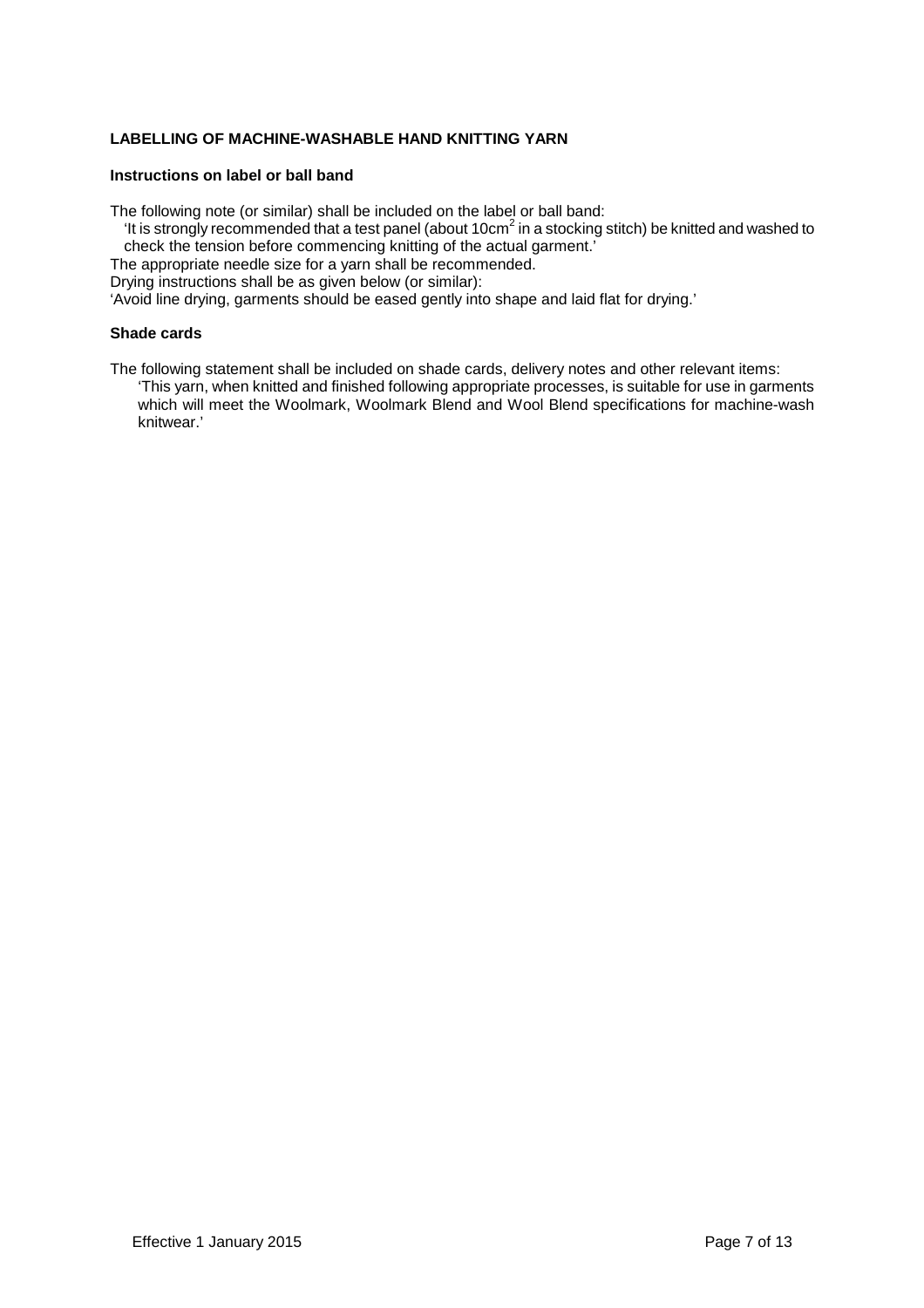#### **Yarn with a 'Machine wash and Tumble dry' care claim**

| <b>Property</b>                        | <b>Test method</b> | Pass level |
|----------------------------------------|--------------------|------------|
| Colourfastness to machine washing      |                    |            |
| change of colour (minimum)             |                    | $3 - 4$    |
| stain wool and nylon (minimum)         | 193                |            |
| stain other fibre (minimum)            |                    | $3 - 4$    |
|                                        |                    |            |
| Colourfastness to wet alkaline contact |                    |            |
| change of colour (minimum)             | 174                | $3 - 4$    |
| stain wool and nylon (minimum)         |                    | 4          |
| stain other fibre (minimum)            |                    | $3 - 4$    |

#### **NOTES**

#### 1. **Woolmark TM193: Colourfastness to Machine Washing**

Only applicable to dyed yarn. Undyed and bleached white yarn shall not be evaluated.

#### 2. **Woolmark TM174: Colourfastness to Wet Alkaline Contact**

Only applicable to dyed yarn. Undyed and bleached white yarn shall not be evaluated.

#### 3. **Woollen Spun Yarns**

All woollen spun yarns shall be scoured before testing to remove processing oils. All yarns with an extractable matter content of 2% and higher (as tested by IWTO-10) shall be scoured before testing to remove processing oils.

Scouring is carried out as follows:

Prepare a soap solution of 1g/L with soap flakes and deionised or distilled water. Place a hank of yarn in the solution and gently squeeze for 2–3 minutes. Rinse the yarn under cold running tap water for 5 minutes. Hydro extract the excess water and dry the yarn flat in an oven not exceeding 60°C for 1 hour or at room temperature overnight.

|                                                    |    | Pass level                                            |                                                                                   |                                                                                          |                                                                |                                  |  |  |
|----------------------------------------------------|----|-------------------------------------------------------|-----------------------------------------------------------------------------------|------------------------------------------------------------------------------------------|----------------------------------------------------------------|----------------------------------|--|--|
| <b>Property</b>                                    |    |                                                       | Hand and machine knitting yarn                                                    | <b>Weaving yarns</b>                                                                     |                                                                |                                  |  |  |
|                                                    |    | Sweaters,<br>cardigans,<br>waistcoats,<br>accessories | Socks,<br>stockings,<br>tights,<br>underwear,<br>shirts,<br>blouses,<br>nightwear | Trousers.<br>leggings,<br>skirts,<br>dresses,<br>jackets,<br>coats,<br>dressing<br>gowns | All products,<br>except<br>shirts,<br>blouses and<br>nightwear | Shirts,<br>blouses,<br>nightwear |  |  |
| Dimensional change - relaxation<br>width<br>length |    |                                                       |                                                                                   |                                                                                          |                                                                |                                  |  |  |
| No. and type of wash cycles                        |    | $1 \times [7A+TD]$                                    | $1 \times [7A+TD]$                                                                | $1 \times [7A+TD]$                                                                       | $1 \times [7A+TD]$                                             | $1 \times [7A+TD]$               |  |  |
| Dimensional change - felting                       | 31 |                                                       |                                                                                   |                                                                                          |                                                                |                                  |  |  |
| width)                                             |    | $DC < +5$                                             | $DC < +5$                                                                         | $DC < +5$                                                                                | $DC < +5$                                                      | $DC < +5$                        |  |  |
| length                                             |    | $-5 < DC$                                             | $-5 < DC$                                                                         | $-5 < DC$                                                                                | $-5 < DC$                                                      | $-5 < DC$                        |  |  |
| area                                               |    | $-8 < DC$                                             | $-8 < DC$                                                                         | $-8 < DC$                                                                                | $-8 < DC$                                                      | $-8 < DC$                        |  |  |
| No. and type of wash cycles                        |    | $5 \times 5A + TD$                                    | $5 \times 5A + TD$                                                                | $5 \times 5A + TD$                                                                       | $5 \times 5A + TD$                                             | $5 \times 5A+TD$                 |  |  |

#### **NOTES**

#### 1. **Woolmark TM31: Dimensional Stability**

**'**Machine wash and tumble dry' shall not be claimed for Woolmark yarn unless the wool has undergone a shrink-resist treatment.

 $-5 <$  DC indicates that the shrinkage must be less than 5%.

DC < +5 indicates that the extension in washing must be less than 5%.

#### 2. **Assessment**

All yarns with a 'Machine wash and tumble dry' care claim shall be knitted up and finished as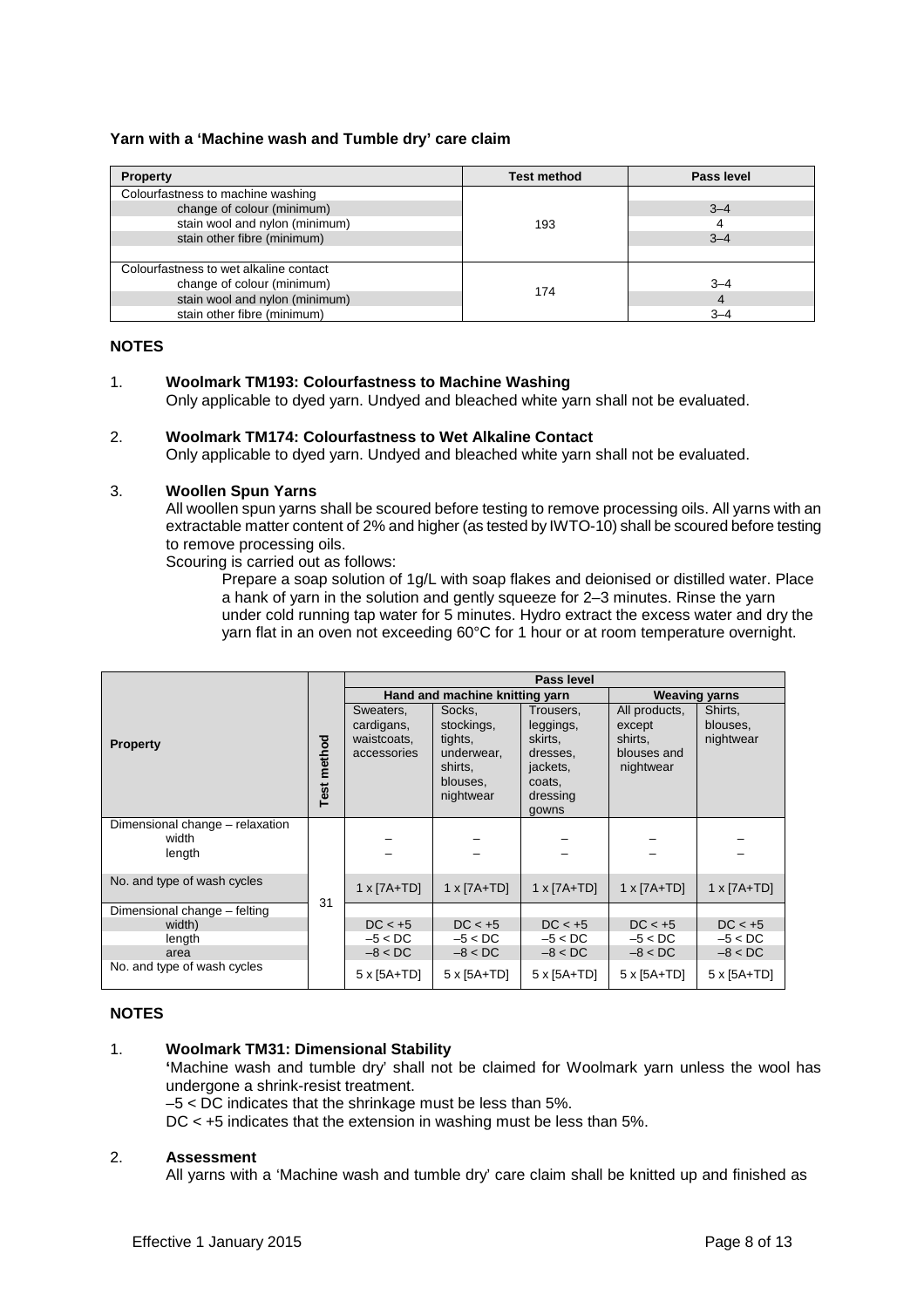specified in Woolmark TWC-TM31 before assessment of care claim. The measurements shall be based on the relaxed specimens (ie following 1 x 7A cycle plus 1 x tumble dry cycle).

#### **LABELLING OF MACHINE WASH & TUMBLE DRY HAND KNITTING YARN**

The following note (or similar) shall be included on the label or ball band: It is strongly recommended that a test panel (about 10cm<sup>2</sup> in a stocking stitch) be knitted, washed and tumble dried to check the tension before commencing knitting of the actual garment.

The appropriate needle size for a yarn shall be recommended.

Machine washing and drying instructions shall be given as below or similar: Machine wash at 40°C max and use the 'cool' or 'cold' setting on a tumble drier. Do not tumble dry using the hot setting.

#### **Shade cards**

The following statement shall be included on shade cards, delivery notes and other relevant items: This yarn when knitted and finished following appropriate processes is suitable for use in garments that will meet the Woolmark and Woolmark Blend specifications for machine-wash and tumble-dry knitwear.

Yarns are accepted on the basis of dimensional change only.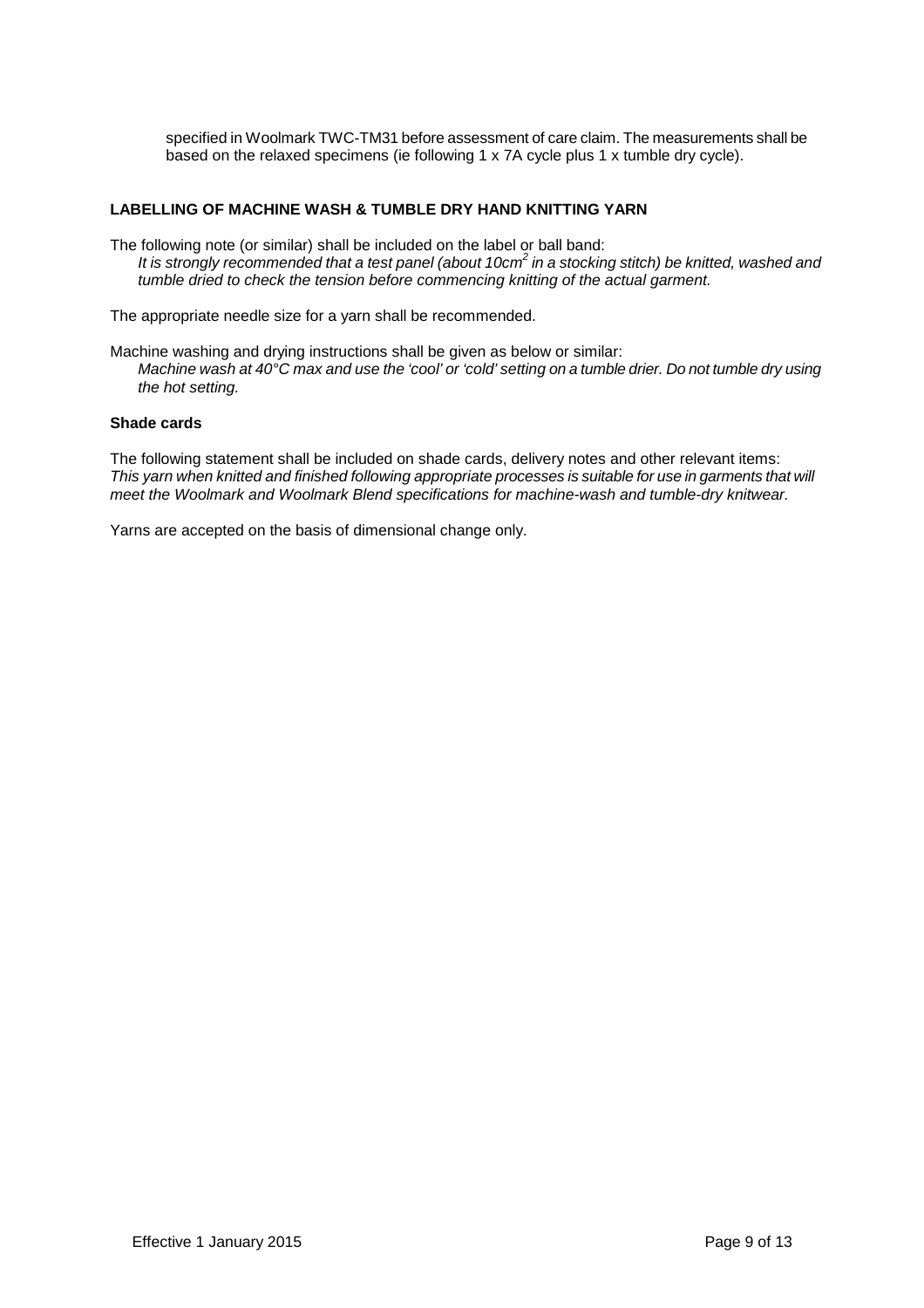### **B. FURNISHING AND BEDDING YARN**

| <b>Property</b>                                            |                        | test method | Pass level                                                                                                                                                                                                  |                                                                     |
|------------------------------------------------------------|------------------------|-------------|-------------------------------------------------------------------------------------------------------------------------------------------------------------------------------------------------------------|---------------------------------------------------------------------|
|                                                            | Wool content           | 155         | Woolmark<br><b>Woolmark Blend</b>                                                                                                                                                                           | 100% (Pure New Wool)<br>50% (furnishing yarn)<br>80% (bedding yarn) |
|                                                            | Non-wool fibre content |             | <b>Woolmark Blend</b>                                                                                                                                                                                       | 50% (furnishing yarn)<br>20% (bedding yarn)                         |
| Colourfastness to rubbing<br>wet and dry stain (minimum)   |                        | 165         | $3 - 4$                                                                                                                                                                                                     |                                                                     |
| Colourfastness to light<br>blue reference (grade: minimum) |                        | 5           | Greater than 1/12 standard depth 5<br>Less than (or equal to) 1/12 standard depth 4<br>Bright and pastel colours<br>Darker than 1/12 standard depth 3<br>Lighter than, or equal to, 1/12 standard depth 2-3 |                                                                     |
| Colourfastness to shampooing (grade:<br>minimum)           |                        | 233         | $3 - 4$                                                                                                                                                                                                     |                                                                     |

#### **NOTES**

#### 1. **Woolmark TM155: Wool Content**

Woolmark: A percentage of non-wool fibre (see specification sheet F-1, F-2, F-3 or F-4 as appropriate) may be included in a Woolmark yarn for purely decorative effect; see Woolmark TWC-TM155. This allowance is not permitted for Woolmark Blend yarns. If in doubt regarding the applicability of the decorative fibre allowance contact The Woolmark Company for advice. Woolmark Blend: Woolmark Blend may be applied to bedding yarns only with expressed permission of the Woolmark Management Group.

#### 2. **Woolmark TM5: Colourfastness to Light**

Only applicable to dyed yarn. Undyed and bleached white yarn shall not be evaluated. For products sold in Australia and South Africa grade 5 is required for shades darker than 1/3 standard depth and grade 4 for shades between 1/3 and 1/12 standard depth. Bright and pastel colours

Only the shades given on The Woolmark Company shade reference card - bright and pastel colours and intermediate shades at maximum brightness are included. No other shades shall be classed as bright or pastel without prior reference to Woolmark Management Group.

#### 3. **Woolmark TM165 fastness to Rubbing**

Only applicable to yarn dyed darker than 1/12 standard depth only.

#### 4. **Woolmark TM233 fastness to Shampooing**

Only applicable to yarn dyed darker than 1/12 standard depth only.

#### 5. **Insect resistance: Woolmark TWC-TM27 and Woolmark TWC-TM28**

See specification sheet CP-4. Applicable in Australia, New Zealand and South Africa only.

#### 6. **Woollen Spun Yarns**

All woollen spun yarns shall be scoured before testing to remove processing oils. All yarns with an extractable matter content of 2% and higher (as tested by IWTO-10) shall be scoured before testing to remove processing oils.

Scouring is carried out as follows:

Prepare a soap solution of 1g/L with soap flakes and deionised or distilled water. Place a hank of yarn in the solution and gently squeeze for 2–3 minutes. Rinse the yarn under cold running tap water for 5 minutes. Hydro extract the excess water and dry the yarn flat in an oven not exceeding 60°C for 1 hour or at room temperature overnight.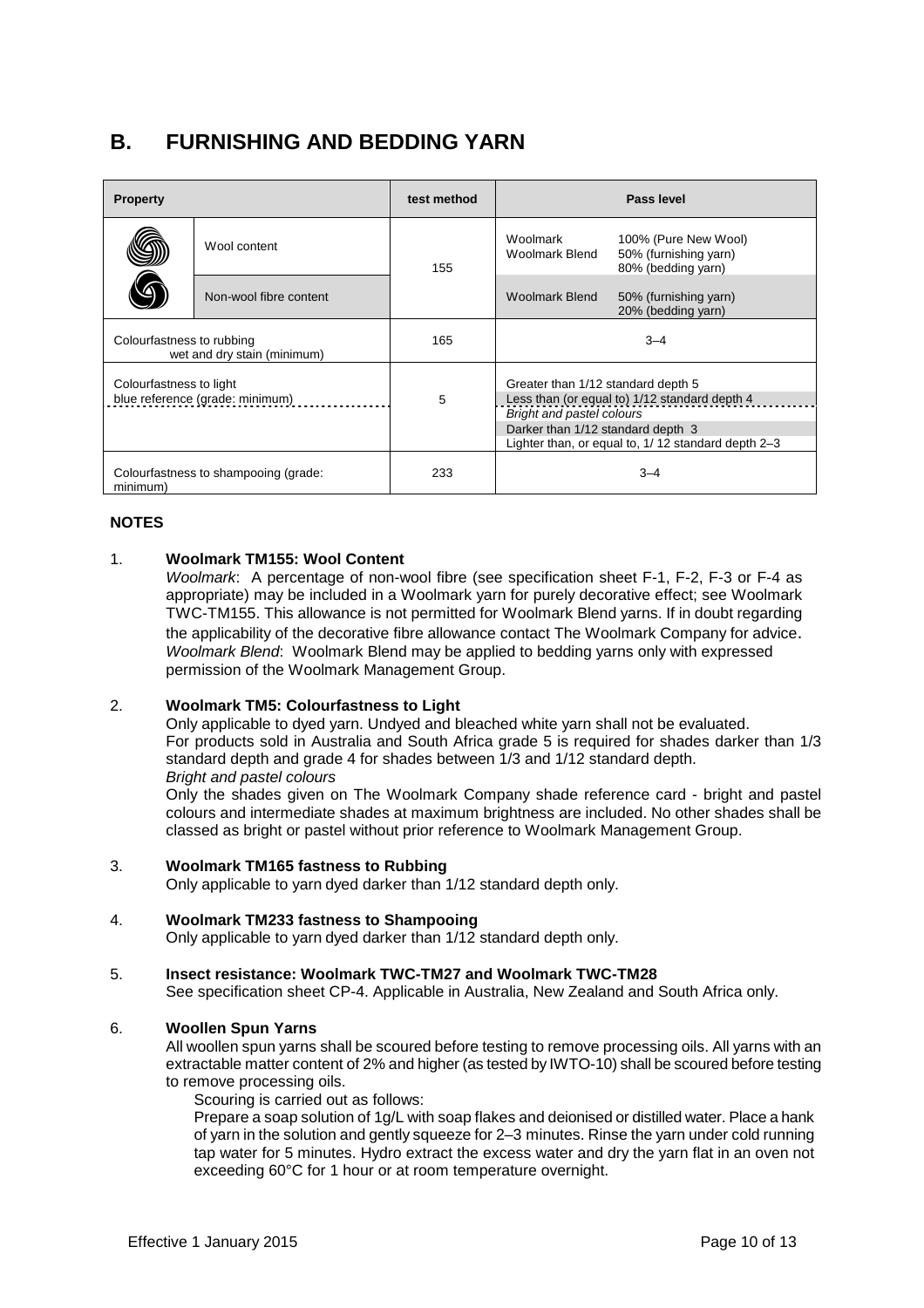## **C. CARPET AND RUG OR SQUARE YARN**

| <b>Property</b>                                  |                                                                                                                                                           | <b>Test</b><br>method | Pass level                                                                                                                            |
|--------------------------------------------------|-----------------------------------------------------------------------------------------------------------------------------------------------------------|-----------------------|---------------------------------------------------------------------------------------------------------------------------------------|
|                                                  | Wool content<br>(minimum)                                                                                                                                 | 155                   | Woolmark<br>Pure New Wool<br>Woolmark Blend<br>80% new wool                                                                           |
|                                                  | Non-wool content<br>Polyamide<br>Bi-component polyester<br>Polypropylene<br>Other natural fibres                                                          |                       | 20% new fibre (maximum)                                                                                                               |
|                                                  | Colourfastness to shampooing<br>change of colour (minimum)<br>stain wool (minimum)<br>stain polyamide (minimum)<br>stain polyester<br>stain polypropylene | 233                   | $\overline{4}$<br>$3 - 4$<br>3-4 (for blend product only)<br>3-4 (only if polyester in blend)<br>3-4 (only if polypropylene in blend) |
| DCM or methanol extractable matter (maximum)     |                                                                                                                                                           | 136                   | 1.0<br>Blend with Polyester or Polypropylene 1.2                                                                                      |
| Abrasion<br>(Weight loss: mg/1000 rubs: maximum) |                                                                                                                                                           | 283                   | Woolmark 70<br>Woolmark Blend 45                                                                                                      |
| Colourfastness to light<br>(grade: minimum)      |                                                                                                                                                           | 133                   | Standard depth<br>5<br>4<br>Less than 1/12 standard depth<br>3<br>First fade                                                          |

#### **NOTES**

#### 1. **Woolmark TM155: Wool Content**

#### **Woolmark:** Decorative fibre

A percentage of non-wool fibre (see Specification F-1, F-2, F-3 or F-4 as appropriate) may be included in a Woolmark yarn for purely decorative effect; see Woolmark TWC-TM155. This allowance is not permitted for Woolmark Blend yarns. If in doubt regarding the applicability of the decorative fibre allowance, contact The Woolmark Company for advice.

#### **Woolmark Blend:** See Specification F-5

#### **Other fibres**

Products meeting the above requirement but containing new non-wool fibres other than those specified may be submitted to the Woolmark Management Group for tribunal consideration.

#### **Polyester**

Only low melt sheath bi-component polyester is permitted. Fibres shall be intimately blended with wool.

#### 2. **Woolmark TM233: Colourfastness to Shampooing**

Only applicable to yarn dyed darker than 1/12 standard depth only.

#### 3. **Use of 'New'**

For products containing polyamide and polyester fibre in intimate blend with wool, the word 'new' shall not be used in the fibre content phrase if the product is offered for sale in any EU member state.

#### 4. **Woolmark TM136: Solvent (DCM) Extraction**

Woolmark Blend products may give higher results than pure wool. For blends containing polypropylene, methanol must be used as extraction solvent. In this case the maximum is 1.2%.

#### 5. **Insect resistance: Woolmark TWC-TM27 and Woolmark TWC-TM28**

See specification sheet CP-4. Applicable to Australia, New Zealand and South Africa only.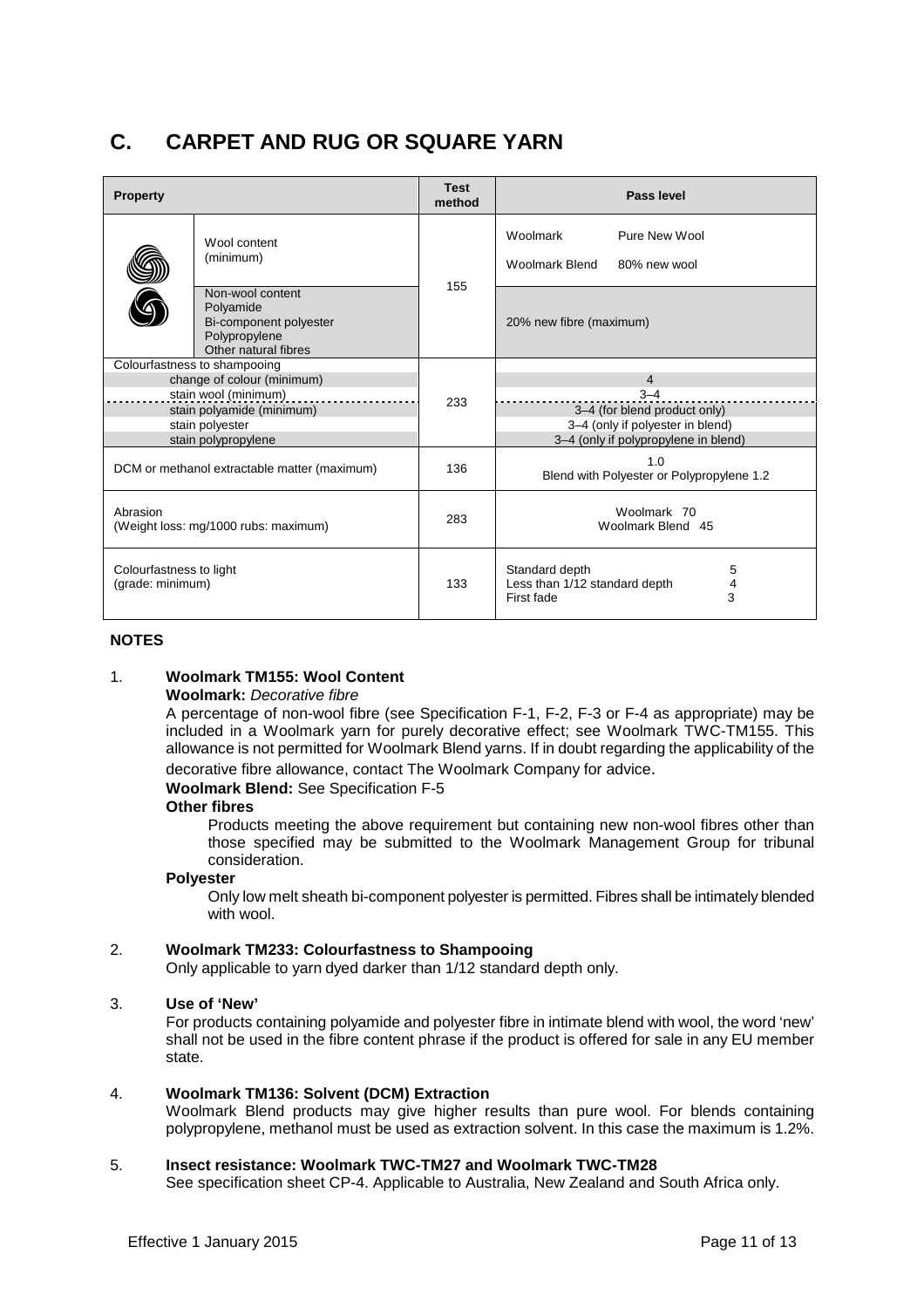#### 6. **Woollen spun yarns**

All woollen spun yarns shall be scoured before testing to remove processing oils. All yarns with an extractable matter content of 2% and higher (as tested by IWTO-10) shall be scoured before testing to remove processing oils.

Scouring is carried out as follows:

Prepare a soap solution of 1g/L with soap flakes and deionised or distilled water. Place a hank of yarn in the solution and gently squeeze for 2-3 minutes. Rinse the yarn under cold running tap water for 5 minutes. Hydro extract the excess water and dry the yarn flat in an oven not exceeding 60°C for 1 hour or at room temperature overnight.

#### **ADDITIONAL CLAIM: insect resistance: Woolmark TWC-TM27 and Woolmark TWC-TM28**

| <b>Property</b>   | <b>Test method</b> | Pass level             |
|-------------------|--------------------|------------------------|
| Insect resistance | 27, 28             | See Specification CP-4 |

If a Woolmark or Woolmark Blend carpet yarn carries an insect resist (or similar) claim it must meet the requirements in CP-4 applicable to the country of sale.